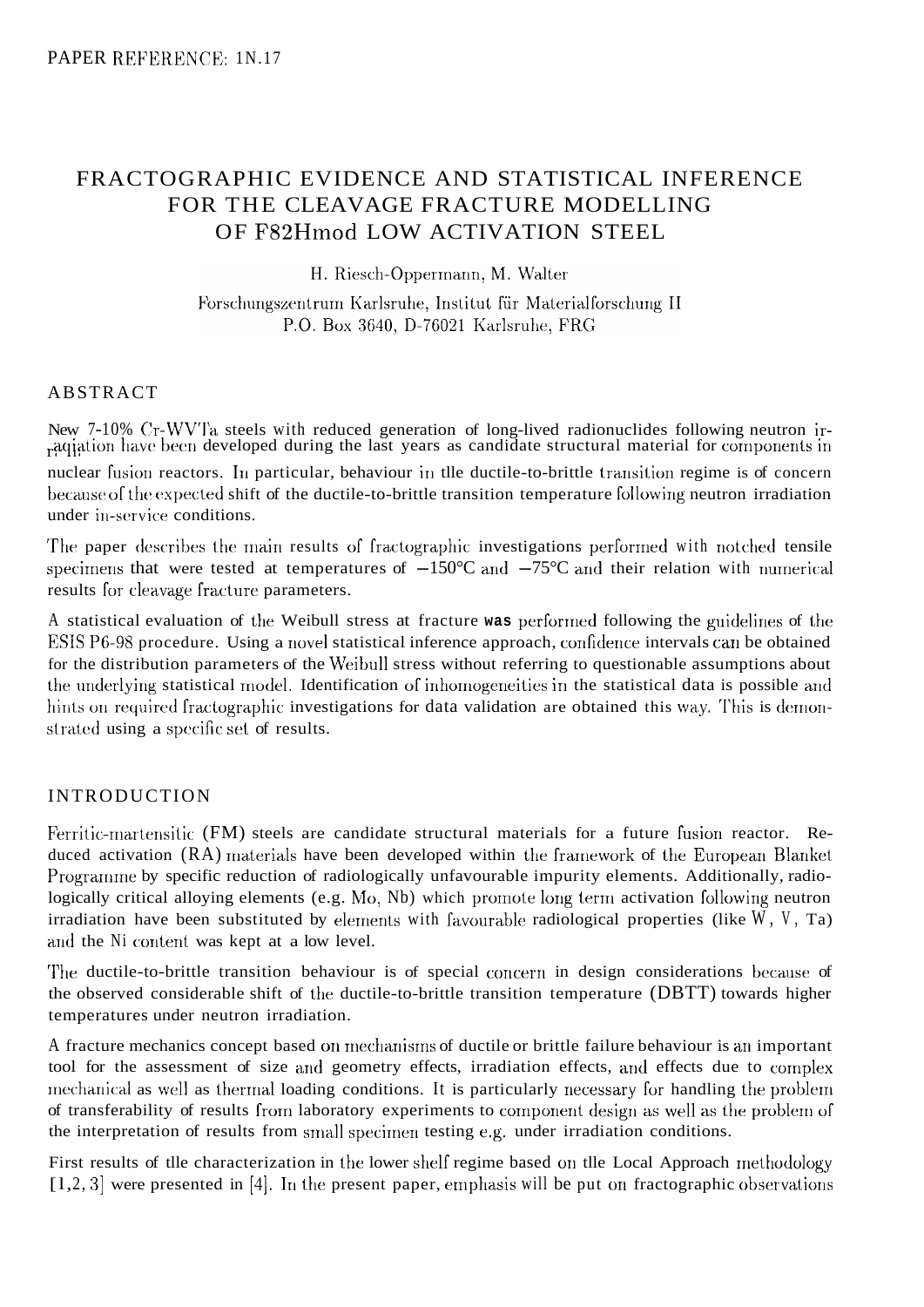and statistical analysis of the cleavage fracture experiments. After a short description of the experimental procedure and the numerical evaluation of the Weibull stress, results for different notch geometries and temperature levels are given. Typical findings from metallographic investigations can explain most of the results and give additional information with respect to the fracture process. Transferability between results has to be assessed by means of confidence bounds. A novel approach is presented which was already applied within the ESIS TC8 Numerical Round Robin on Micromechanical Models [5]. It uses a Monte Carlo simulation approach and can be used to generate confidence bounds without referring to distribution assumptions. Moreover the method which is known as bootstrap approach [6] permits assessment of the homogeneity of experimental data which is demonstrated in a typical example.

### **MATERIAL AND EXPERIMENTAL PROCEDURES**

The composition of the material is given in Table 1. The material is available in a reference heat treatment condition of  $1040^{\circ}$ C/38min +  $750^{\circ}$ C/60min with a DBTT observed in Charpy V tests of about  $-70$  to  $-50^{\circ}$ C [7]. The microstructure is fully martensitic with a grain size of about  $70 \mu$ m and no significant difference in LT, LS and TS orientation.

|      |      | Мn     |       |         | c u    |       |      | Mo        |
|------|------|--------|-------|---------|--------|-------|------|-----------|
| 0.09 | 0.11 | 0.16   | 0.002 | 0.002   | < 0.01 | 0.02  | 7.66 | ${<}0.01$ |
|      | Nb   | B      | T.N   | Sol. Al | Co     | Ti    | Ta   | W         |
| 0.16 |      | 0.0002 | 0.005 | 0.001   | < 0.01 | 0.001 | 0.02 | 2.00      |

Table 1: COMPOSITION (WT-%) OF F82HMOD; HEAT NO. 9741

Cylindrical notched bar specimens with a raw diameter of 10mm and a minimum diameter of  $d_0 = 5$ mm were fabricated from plates of 15mm thickness. The orientation of the specimen axis was perpendicular to the main rolling direction. Notches of  $1, 2$ , and 5mm radius were introduced and surface finish of the notches was achieved by polishing in axial direction.

The tests were performed under displacement control with a crosshead speed of .5 mm/min and continuous optical recording of the minimum notch diameter  $d$ . Figure 1 shows results of measured diameter reductions at fracture together with calculated results from large strain deformation plasticity calculations with the ABAQUS Finite Element code [8] that were also basis of the subsequent calculation of the Weibull stress.

### NUMERICAL ANALYSIS

The Weibull stress at fracture,  $\sigma_W$ , was calculated from the measured diameter reduction at fracture and the respective stress field obtained by the Finite Element stress analysis.  $\sigma_W$  is defined by

$$
\sigma_W^m = \frac{1}{V_0} \int\limits_{V_{pl}} \sigma_1^m \, \mathrm{d}V \tag{1}
$$

where  $m$  is the so-called Weibull slope,  $V_0$  is a reference volume introduced for dimensional purposes only and set to  $1 \text{mm}^3$ ,  $V_{pl}$  is the volume of the plastic zone, and  $\sigma_1$  is the first principal stress.

The iterative procedure according to [3] as implemented in the WEISTRABA code [9] was applied to determine the parameters of  $\sigma w$ , namely the Weibull modulus m and the characteristic value,  $\sigma_u$ . A straightforward calculation leads to the values contained in Table 2, where  $m$ - and  $\sigma_u$ -values are given together with their 90% confidence intervals based on the maximum likelihood estimates. Bias correction for  $m$  [3] was applied to account for finite sample size.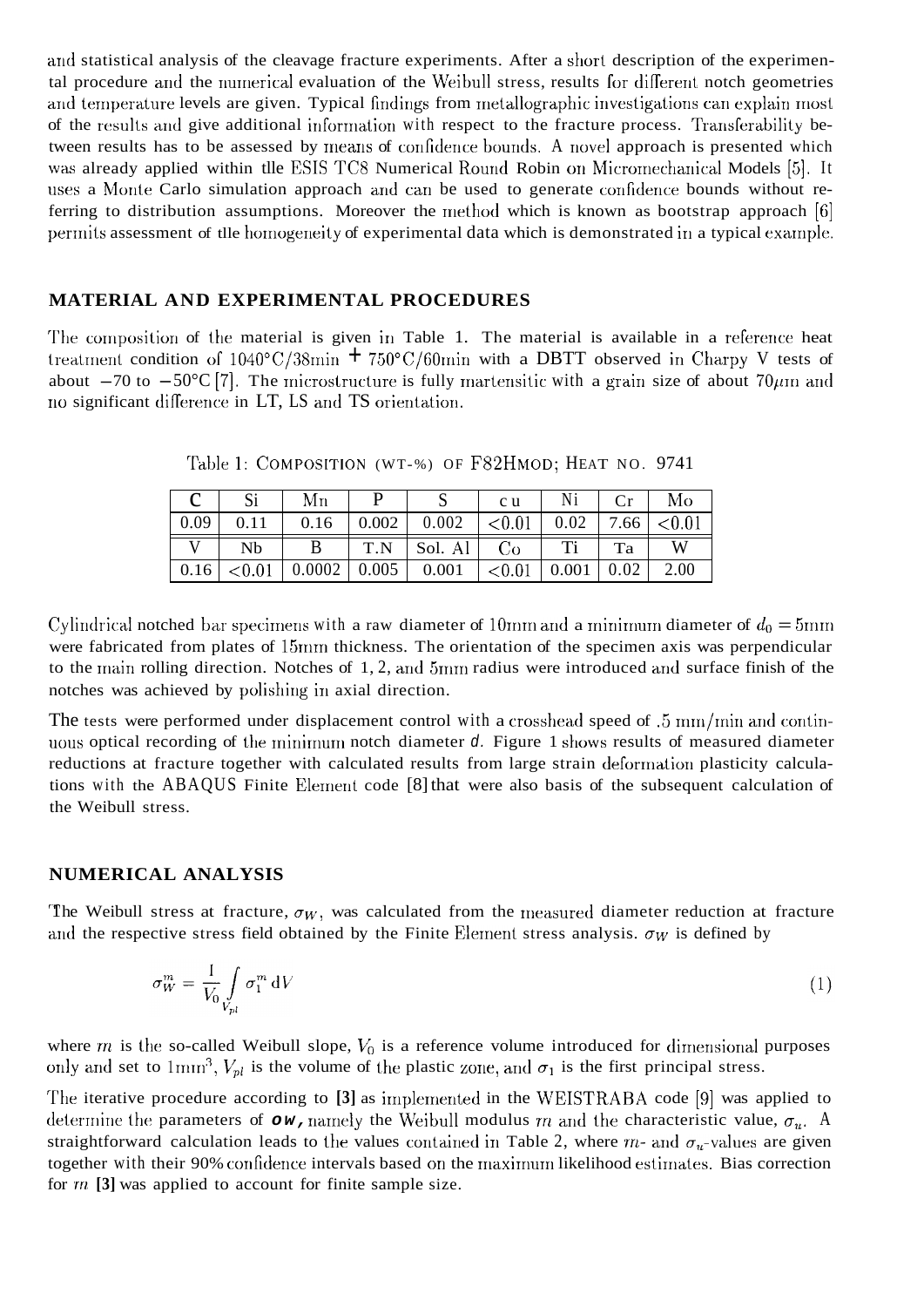

Figure 1: Calculated  $F - Ad$ -curves and experimental Ad at fracture.

Two groups of results can be identified. The first group is characterized by moderate values of m (see Weibull plot in Figure 2)) whereas in the second group, *m* attains high values of about 80-100.

All specimens were fractographically examined to reveal possible causes lor the different behaviour within the observed two groups.

For the first group, corresponding to low temperature and small notch radii, fractography showed pure cleavage fracture. Fracture origins could be easily detected as shown in Figure 3. For the second group, which failed at considerably larger strains, a mixed trans- and intergranular fracture appearance was



Figure 2: Results of Weibull stress calculation.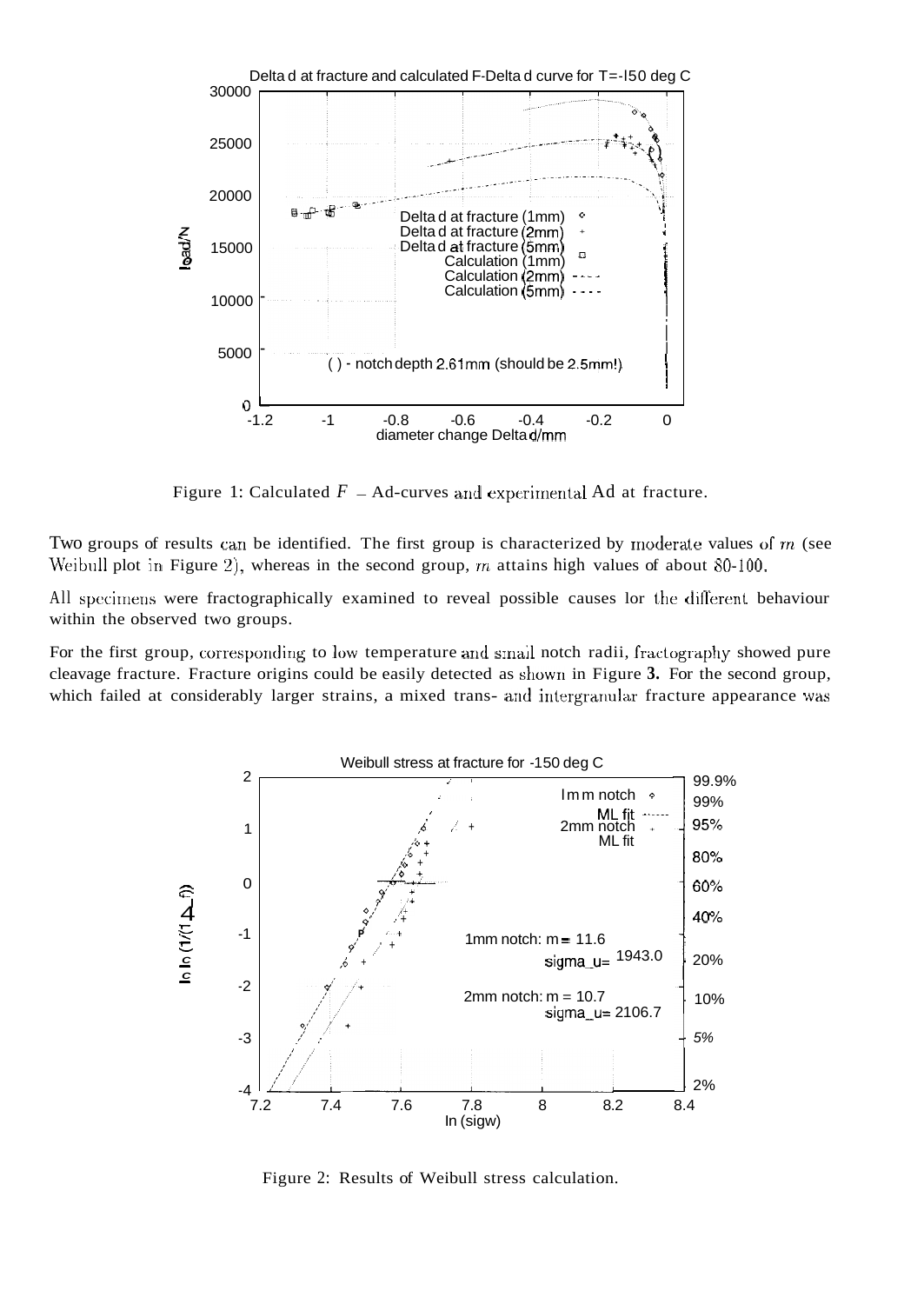Table 2: RESULTS FOR  $\sigma_W$ .

|                                    |                       | m     | 90% ML-CI      | $\sigma_{\rm u}$ | 90% ML-CI         |
|------------------------------------|-----------------------|-------|----------------|------------------|-------------------|
|                                    | $r=1$ mm              | 11.6  | [8.2, 16.61]   | 1943.0           | 1868.6, 2022.01   |
| $T = -150$ °C $\boxed{r = 211111}$ |                       | 10.7  | [7.5, 16.51]   | 2106.7           | 2019.3, 2199.71   |
|                                    | $\overline{r} = 5$ mm | 78.9  | [50.8, 124.51] | 1913.2           | 1899.9, 1927.11   |
|                                    | $r = 1$ mm            | 107.5 | [69.2, 169.51] | 1941.1           | 1927.9, 1954.71   |
| $T = -75$ °C                       | $\overline{r} = 2$ mm | 78.8  | [50.8, 124.31] | 1764.6           | [1752.2, 1777.41] |
|                                    | $r=5$ mm              |       |                |                  |                   |



Figure 3: Fracture origin of  $r = 211111$  notched specimen tested at  $T = -150$ °C.

observed with indication of ductile damage at the intermediate temperature level of  $-75^{\circ}$ C. This is shown in Figure 4, where intercrystalline cracks can be identified in both cases and ductile damage is present for  $T = -75^{\circ}$ C.

Additional tests on flat specimens were conducted at room temperature and showed that, with increasing plastic deformation, martensite laths tend to orient themselves in loading direction. This can be seen in Figure 5, where two regions are shown, one located at some distance from the notch, where plastic deformation is negligible, the second region located in the vicinity of the notch. The different orientation of the carbide decorations indicating martensite laths is clearly visible. Change in orientation is connected with shear stresses acting on carbide decorated martensite laths so that finally cracks may be able to initiate. The origin of cracks as shown in Figure **4** is attributed to that kind of shear-controlled crack initiation mechanism.

## **STATISTICAL ANALYSIS USING THE BOOTSTRAP METHOD**

From the preceeding it is clear that statistical analysis alone cannot reveal features that characterize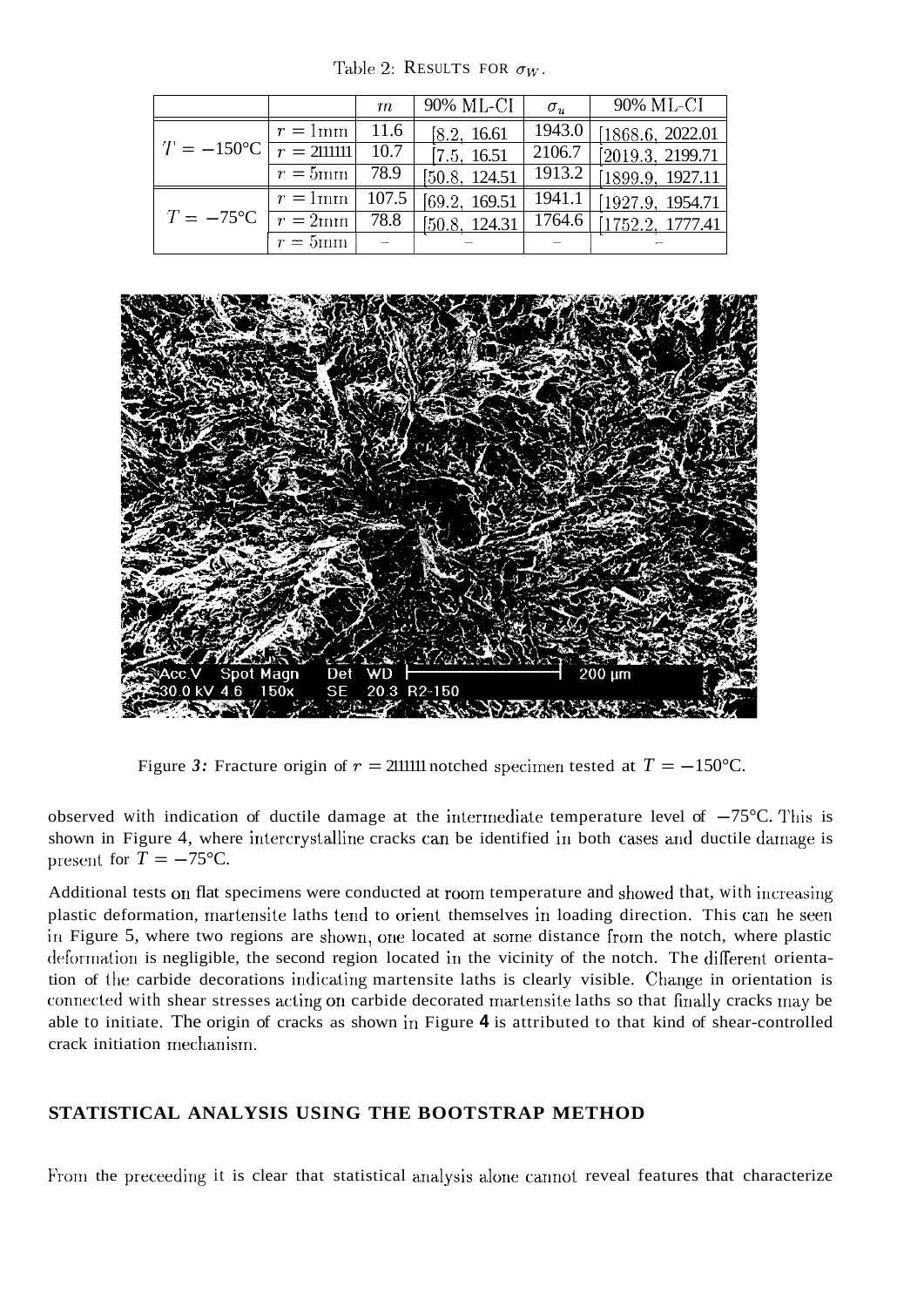

Figure 4: Fracture surface of  $r = 2$ mm notched specimen tested at  $T = -75$ °C (left) and of  $r = 5$ mm notched specimen tested at  $T = -150$ °C (right).

the fracture behaviour of a material in a complete manner. However, results can give information on various regions e.g. in temperature and geometry where different mechanisms of damage prevail. It is therefore useful to have methods at hand that allow to trace down inhomogeneities in data sets in order to give hints on planning of subsequent fractographic investigations. A second reason to apply advanced statistical rnethods as described below was the fact that the Weibull parameters of the Weibull stress are not statistically independent, a fact which is not taken into account by usually applied methods of calculating confidence intervals. One specific data set  $(r = 2 \text{mm}$  notched specimens tested at  $T = -150^{\circ}\text{C}$ ) was selected to demonstrate the use of the so-called bootstrap method. This rnethod was already applied for data analysis within the ESIS TC8 Numerical Round Robin on Micromechanical Models [5].

### **Basic idea of bootstrapping**

Bootstrapping is a statistical inference method based on Monte Carlo simulation *[G].* Its basic idea is to use the empirical distribution of the experimentally obtained data as sampling distribution for the generation of a large number of so-called *bootstrap replications*, *i.e.* repeated calculations of the statistic of interest from the generated bootsprap samples. This is shown in the following scheme:



Figure 5: Orientation of martensite laths in undeformed (left) and deformed (right) part of the specimen.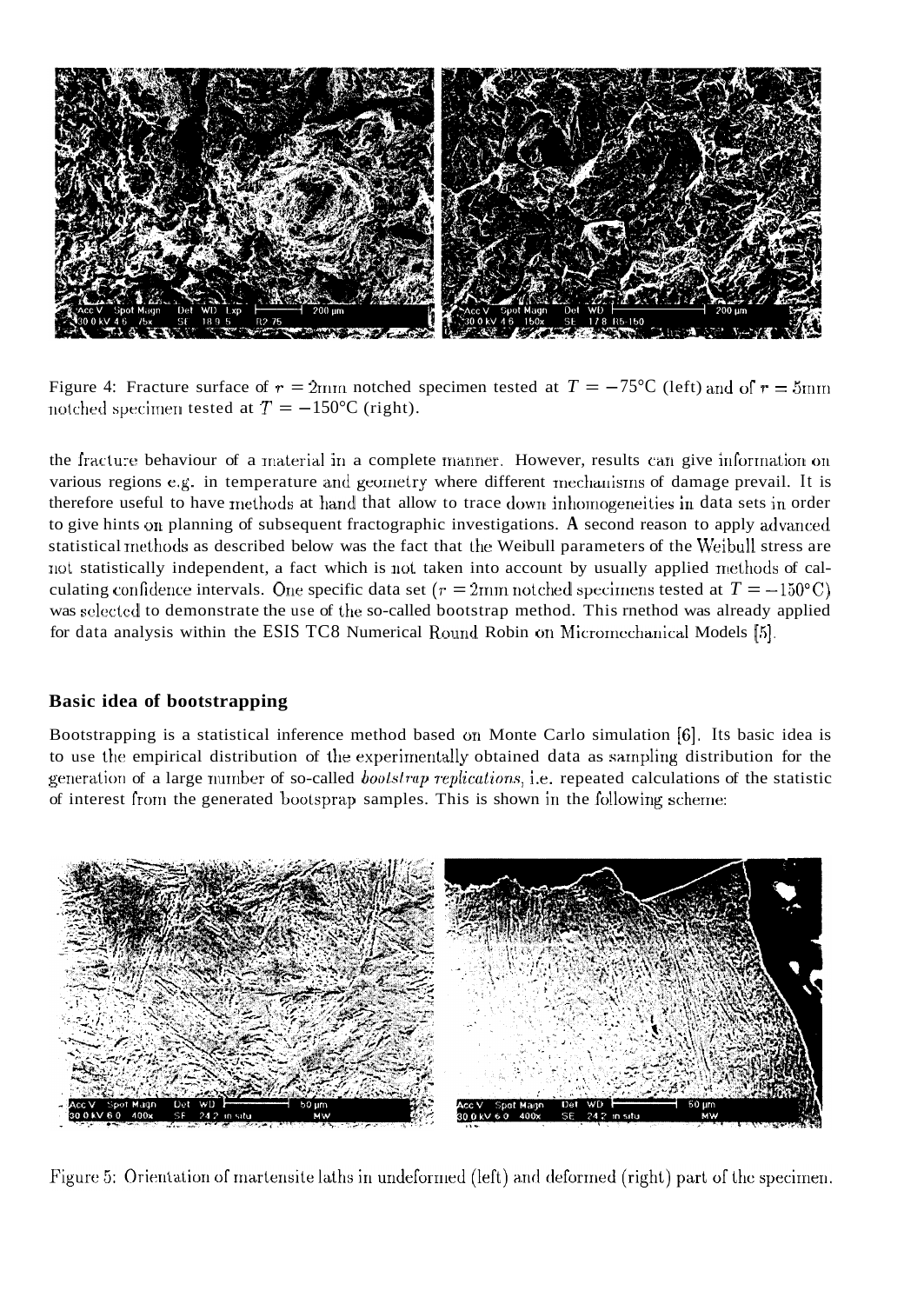

Figure 6: Bootstrap confidence intervals (CI) and  $90\%$  maximum likelihood CI.

| REAL WORLD                      |                                                                               | BOOTSTRAP WORLD                   |                                                                                      |  |  |
|---------------------------------|-------------------------------------------------------------------------------|-----------------------------------|--------------------------------------------------------------------------------------|--|--|
| unknown<br>probability<br>model | observed data                                                                 | estimated<br>probability<br>model | bootstrap sample                                                                     |  |  |
| $P \rightarrow$                 | $x = (x_1, \ldots, x_n) \implies$<br>$\theta = s(x)$<br>statistic of interest | $\hat{P} \rightarrow$             | $x^* = (x_1^*, \ldots, x_n^*)$<br>$\hat{\theta}^* = s(x^*)$<br>bootstrap replication |  |  |

**A** bootstrap estimate of the statistic of interest is obtained as follows:

- 1. perform random sampling, *n* times, *with* replacement, from sample *x*
- 2. repeat this *B* times; generate *B* bootstrap samples  $x^{*1}, \ldots, x^{*B}$
- 3. obtain *B* bootstrap replications of *s*, namely  $s(x^{*1}), \ldots, s(x^{*B})$
- 4. obtain a standard error  $\widehat{\text{se}}_{\text{boot}}$  for *s*.

Confidence intervals for *s* can be obtained by using either the standard error  $\widehat{\text{se}}_{\text{boot}}$  for *s* (leading to *slandard bootstrap confidence intervals*) or by using the empirical distribution of the bootstrap replications of  $s, s(x^{*1}), \ldots, s(x^{*B})$  (for *percentile confidence intervals*) as shown by the horizontal lines in Figure *G* for the  $r = 1$ mm data at  $T = -150$ °C. A bias correction is possible and uses the value of  $s(x) = \theta$  obtained from the experimental sample as indicated in Figure *G* (here:  $\hat{m} = 11.6$ ). The bias correction is necessary if the empirical CDF value of  $\ddot{\theta}$  deviates from 0.5 and is the reason for the fact, that the lower bounds of the percentile confidence intervals shown in Figure 6 do not coincide with the empirical currlulative distribution function  $(CDF)$  values at the respective probability level but are somewhat shifted to the left.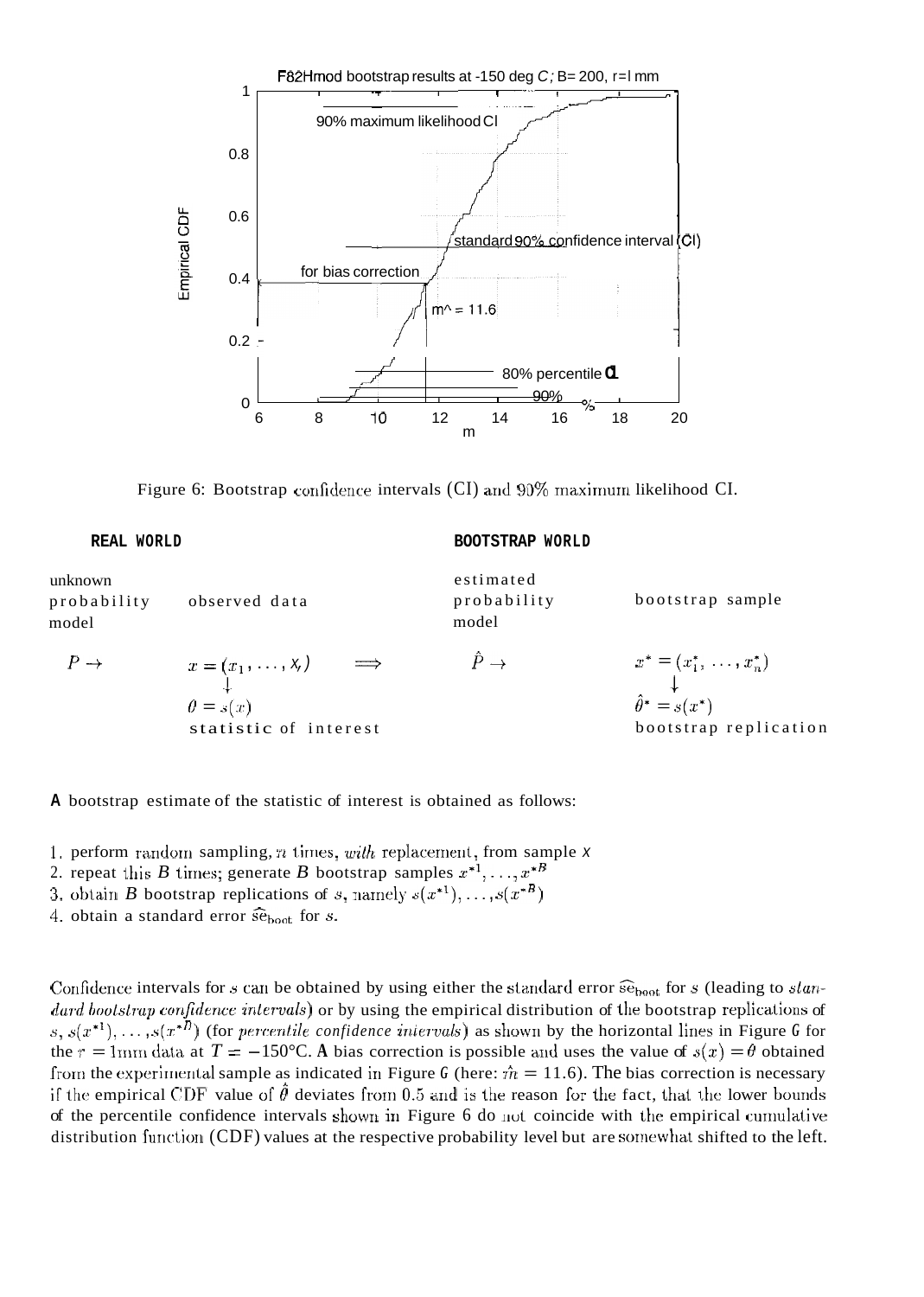

Figure 7: Bootstrap simulation results for  $(m, \sigma_u)$ .

#### **Analysis of homogeneity of data sets**

Figure 7 shows results of pairs of estimated h'eibull parameters *m* and  $\sigma_u$  from  $B = 200$  bootstrap replications using results of  $r = 1$ mm as well as  $r = 2$ mm notched specimens at  $T = -150$ °C. A strong correlation between *m* and  $\sigma_u$  is obvious for both cases. For the  $r = 2$ mm notched specimens, data split into difierent groups. This can be taken as indication that the sample contains data which is statistically inhomogeneous, i.e. contains one or more outliers. The h'eibull stress calculation results of the two data sets are shown in Figure 2. The Weibull stress at fracture of the last specimen of the 2mm sample is somewhat large, but still well within the confidence bounds. Nevertheless, results of the bootstrap simulations give rise to a closer examination of this specimen by fractography. It turns out that the fracture appearance has similar indications of a mixed trans- and intercrystalline fracture *(see*  Figure S) as in the second group. This behaviour could be attributed to an accidental preloading of the specimen combined with insufficient waiting time until the test was conducted so that the temperature